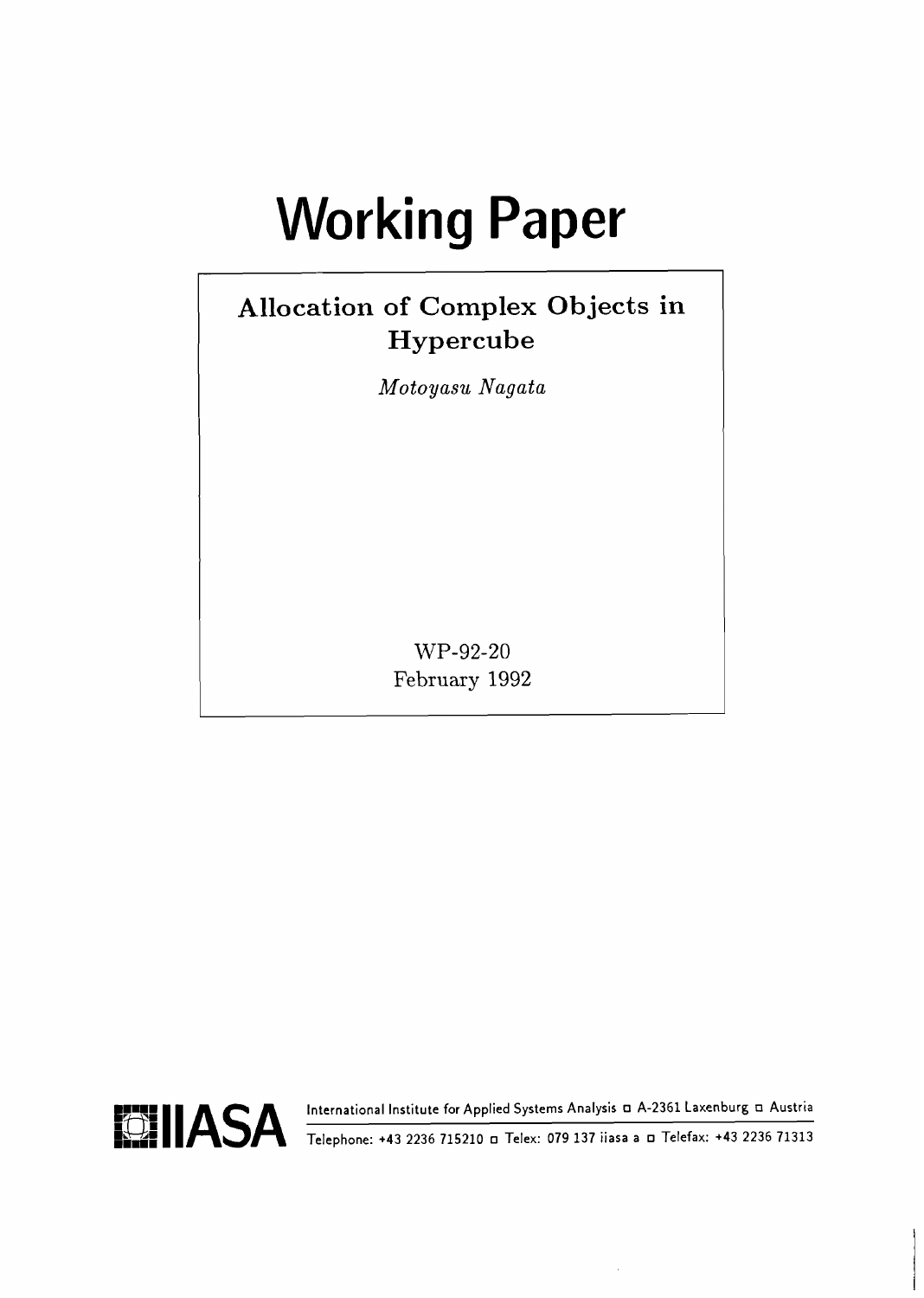# **Allocation of Complex Objects in Hypercube**

*Moto yasu Nagata* 

WP-92-20 February 1992

**Working** Papers are interim reports on work of the International Institute for Applied Systems Analysis and have received only limited review. Views or opinions expressed herein do not necessarily represent those of the Institute or of its National Member Organizations.



**Lom Telephone:** +43 2236 715210 a Telex: 079 137 iiasa a a Telefax: +43 2236 71313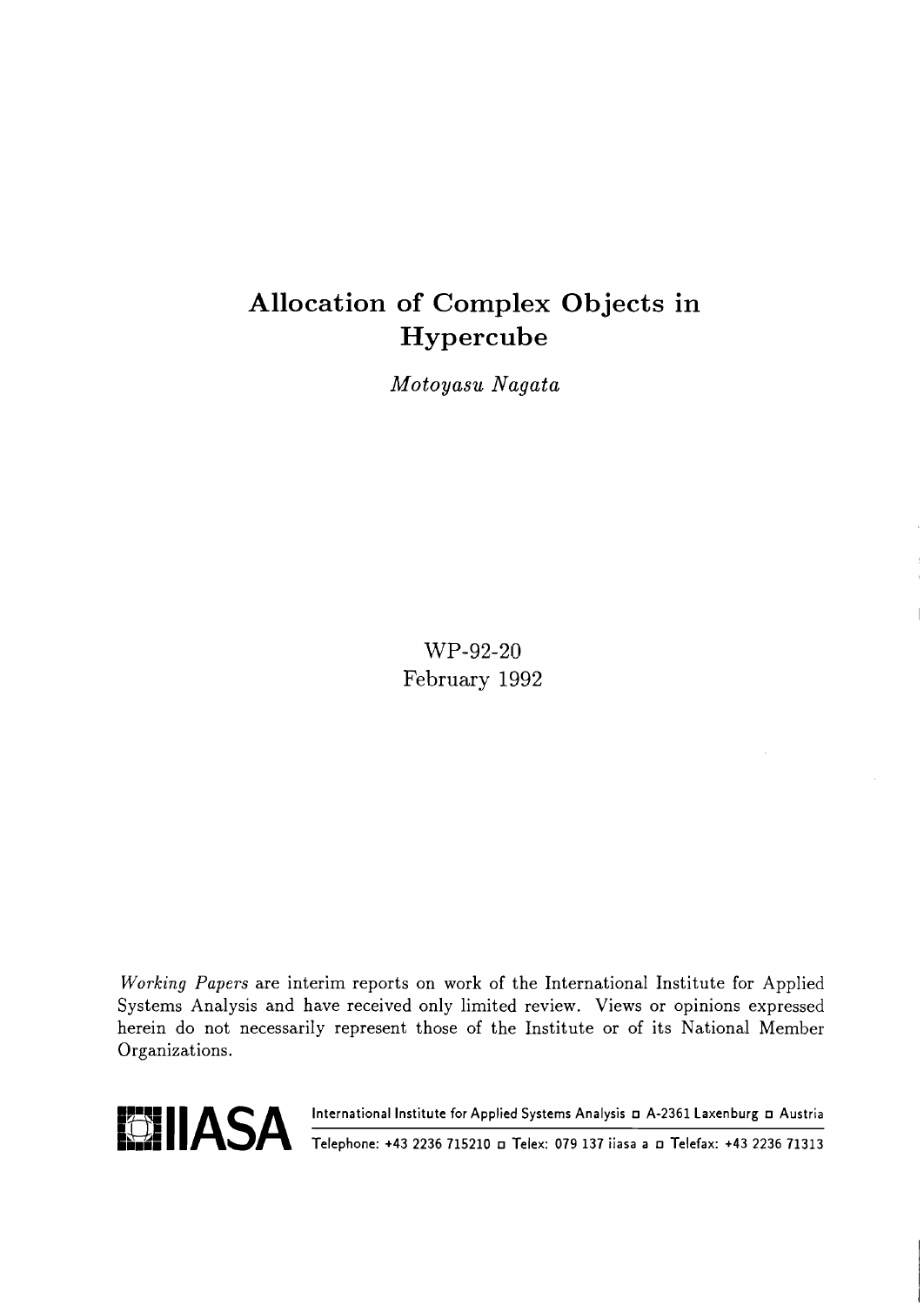# **Foreword**

This paper presents allocation of complex objects in hypercube. It is shown that the data structure of a complex object that is an object-oriented database can be embedded into the hypercube with expansion 1 and dilation 1. The result about some properties of this allocation will be a guideline for parallel processing of the complex object in the hypercube multiprocessor.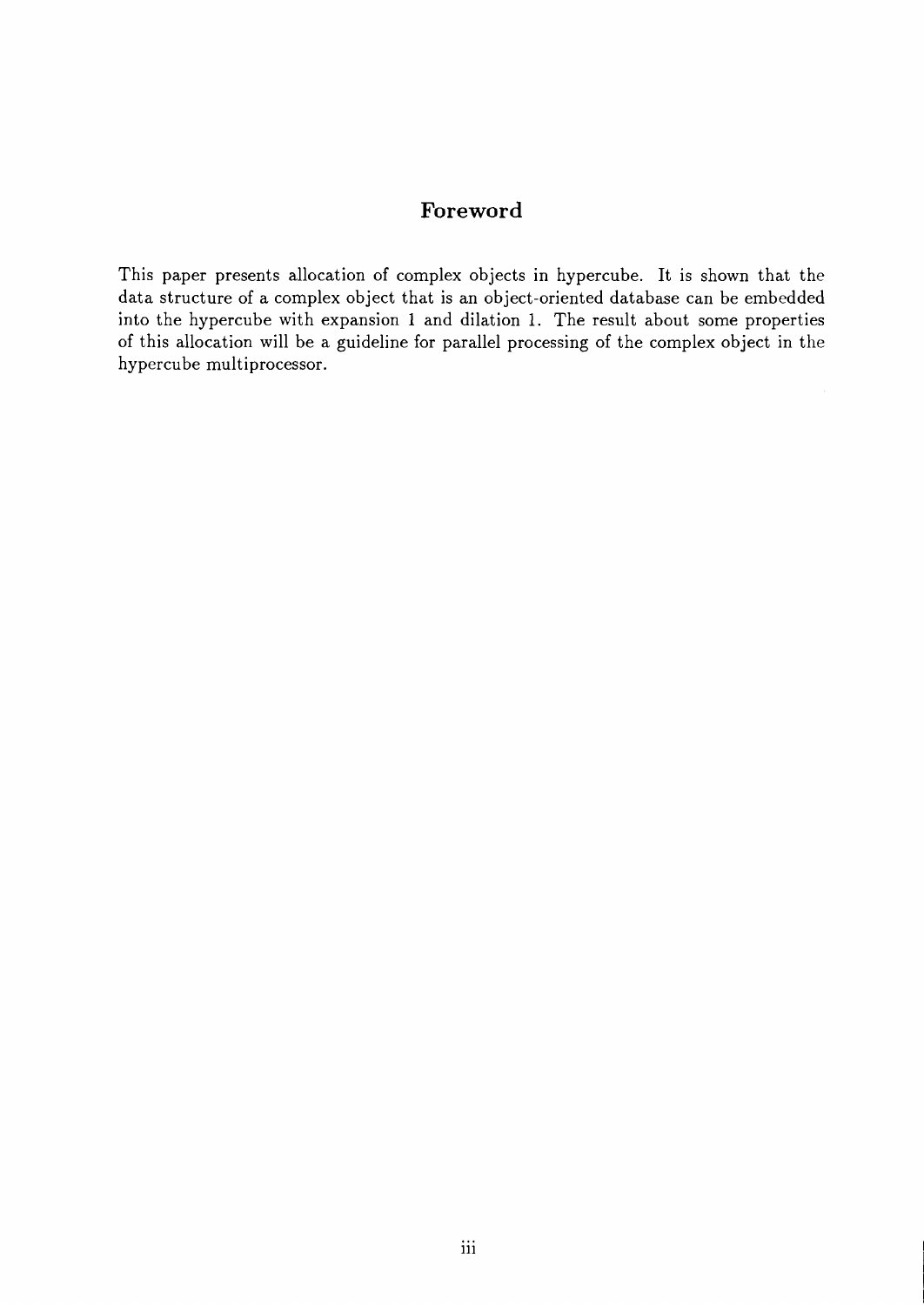# **Allocation of Complex Objects in Hypercube**

*Motoyasu Nagata* 

# **1 Introduction**

The operation of a large database requires parallel processing. Several researches about parallel processing of the relational database have been developed in the hypercube multiprocessors **[2], [8].** Recently researches of the parallelism for the object-oriented database have been started concurrently with development of the object-oriented database **[I.], [6], [7].** Yet, hypercube parallel processings of the object-oriented database have scarcely been explored.

This paper explores two problems for allocation and operation of the complex objects in the hypercube. The first problem is concerned with the embedding of the class-attribute hierarchy of the complex object into hypercube. The data structure to be embedded is a class-hierarchy indexing of the complex object. The purpose of this embedding is how to allocate classes in the class-hierarchy indexing to nodes of the hypercube with minimum distance between enbedded adjacent classes. We present some algorithms for embedding class-hierarchy indexing into the hypercube. We also present some propositions about distance between embedded superclass and its subclass. The second problem relates to internode communication for query operation of the complex object. We also discuss the relevant propositions about communication channels. These results can lead to efficient parallel processing of the complex objects.

The preliminary topological property of the hypercube is described in Section **2.** Section **3** discusses the class-attribute hierarchy of the complex object. In Section **3,** the indexing of the complex object is described. In Section 4, the transformation of the classhierarchy indexing into complete binary tree is studied as preprocessing of the embedding. In Section 5, allocation of the complex object is explored. Section 6 presents the internode communication for operation of the complex object. Concluding remarks are given in Section **7.**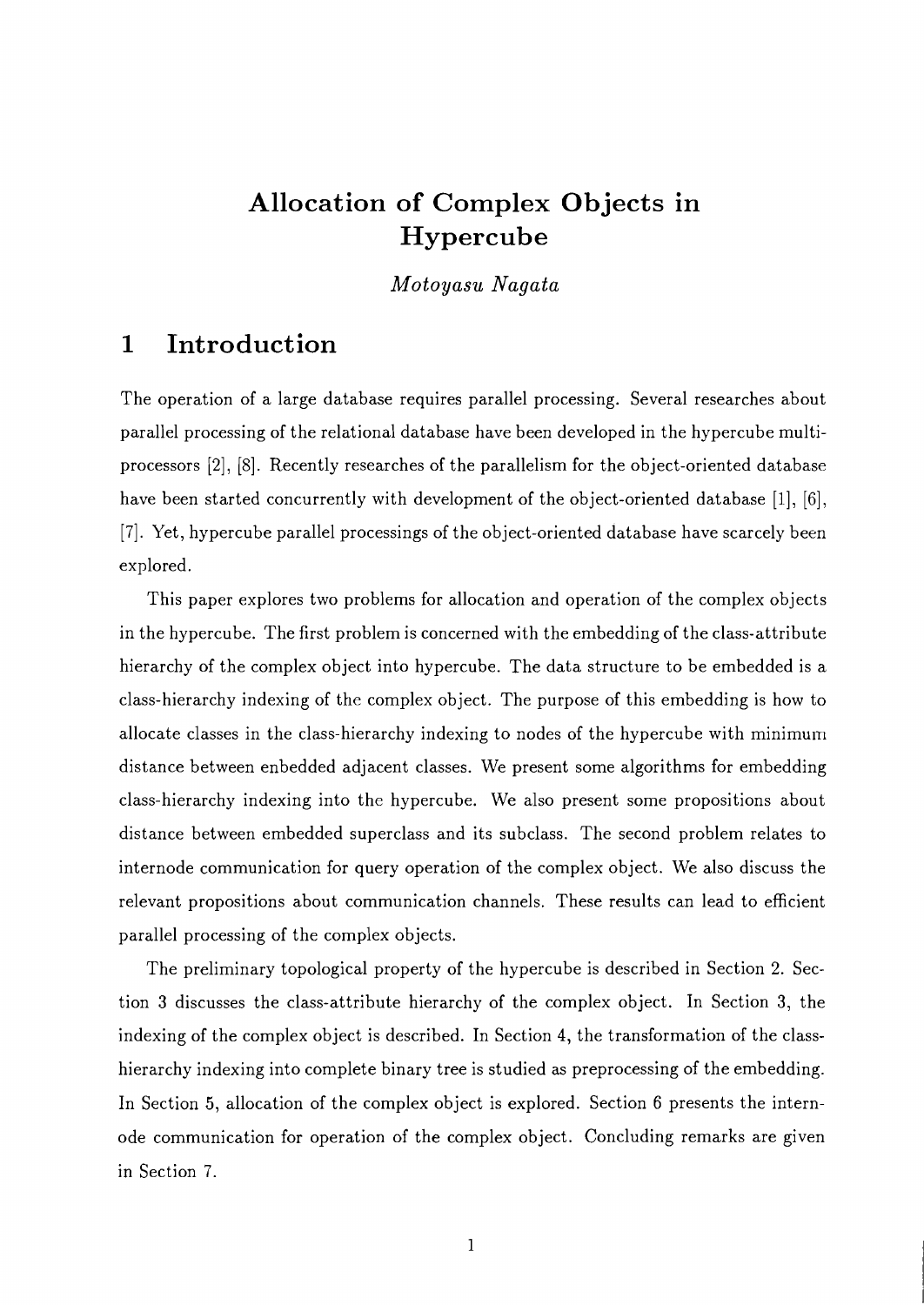# 2 Preliminary

In this section we discuss topological structure of the hypercube from viewpoints of addressing and graph [9].

**Definition 2.1** The *n*-dimensional hypercube  $Q_n$  has  $2^n$  nodes. Addresses of these nodes are from 0 to  $2^n - 1$ . Any two nodes are adjacent if and only if two binary addresses differ by one and only one bit.

**Definition 2.2** Let  $a_na_{n-1}$ ...... $a_1$ ,  $b_nb_{n-1}$ ...... $b_1$  be binary addresses of two nodes a and b of *n*-dimensional hypercube  $Q_n$ . The two nodes a and b are adjacent if the Hamming distance between two binary addresses  $H(a, b) = \sum_{i=1}^{n} |a_i - b_i|$  is one.

**Definition 2.3** Addresses of the *n*-dimensional hypercube  $Q_n$  are recursively constructed as follows:

(1) Addresses of two nodes of one-dimensional hypercube  $Q_1$  are 0 and 1.

(2) Let  $a_{n-1}$ ..... $a_1$  be the binary address of any node of  $(n-1)$ -dimensional hypercube  $Q_{n-1}$ . For two  $Q_{n-1}$ s, concatenate 0 and 1 to the leftmost bit positions of two nodes with the same address  $a_{n-1}$ ..... $a_1$ , and connect these two nodes.

**Definition 2.4** Let  $G = (V, E)$  be a graph where V is a set of nodes and E is a set of edges. Let  $G_p = (V_p, E_p)$  be a product of two graphs  $G_1 = (V_1, E_1), G_2 = (V_2, E_2),$ denoted by  $G_1 \times G_2$ , where the set of nodes  $V_p = V_1 \times V_2$ . Two nodes  $u = (u_1, u_2)$  and  $v = (v_1, v_2)$  are adjacent in  $G_p$  if and only if  $u_1 = v_1(u_2 = v_2)$  and  $u_2(u_1)$  is adjacent to  $v_2(v_1)$ .

**Definition 2.5** Graph of *n*-dimensional hypercube  $Q_n$  is recursively constructed as follows:

(1)  $Q_0$  is a trivial graph with one node.

(2)  $Q_n = K_2 \times Q_{n-1}$ , where  $K_2$  is a complete graph which consists of two nodes.

Some lemmas about topological properties of the hypercube have been proposed from the above definitions.

**Lemma 2.6** There are no cycles of odd length in  $Q_n$ .

**Proof** Consider a cycle  $A_1$ ,  $A_2$ , ....,  $A_m$  of  $Q_n$ , where  $A_1 = A_m$ . Length of the cycle  $m-1$ is the sum of the bit reversing and its reversing again for some  $a_i$   $(1 \le i \le n)$ .

Definition **2.7** The graph is connected if there exists a path that connects any two nodes of the graph. Maximum distance between two nodes of the graph is called the diameter. **Lemma 2.8**  $Q_n$  is a connected graph of diameter *n*.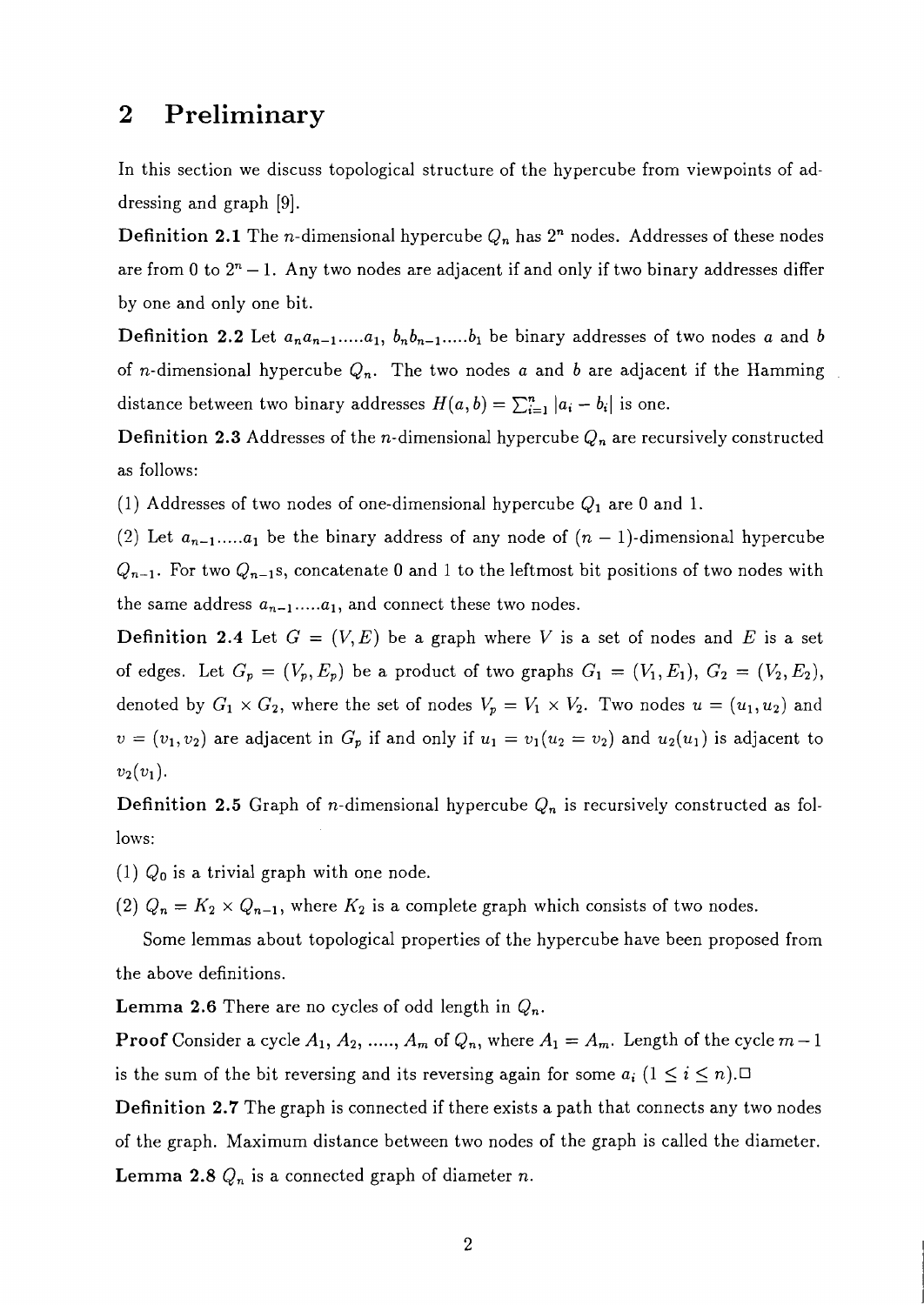**Proof** Consider a node A with address 0.....0 of  $Q_n$  and a node B whose address has k 1s and  $(n - k)$  0s. By Definition 2.3 there exists a path with k edges that connects A and B, then  $Q_n$  is a connected graph and  $k \leq n$ .<sup> $\Box$ </sup>

**Lemma 2.9** The minimum distance between any two nodes A and B of  $Q_n$  is the Hamming distance  $H(A, B)$ .

**Lemma 2.10** Let A and B be any two nodes of  $Q_n$  and assume that  $H(A, B) < n$ . Then there are  $H(A, B)$  parallel paths of length  $H(A, B)$  between nodes A and B.



Then there exists  $H(A, B)$  parallel paths.

**Lemma 2.11** Let A and B be any two nodes of  $Q_n$  and assume that  $H(A, B) < n$ . Then there are n parallel paths between the nodes  $A$  and  $B$ . Moreover, the length of each path is at most  $H(A, B) + 2$ .

**Proof** Assume that addresses of nodes A and B are the same as those in the proof of Lemma 2.10. We have already proved that there exist  $k$  parallel paths with length  $H(A, B)$  in Lemma 2.10. We prove the existence of  $(n - k)$  parallel paths with length  $H(A, B) + 2$  besides k parallel paths with length  $H(A, B)$ . First reverse  $a_i$  of address of node A, next take a procedure of Lemma 2.10, and finally reverse  $a_1$  again. We apply these procedures for  $a_i$ ,  $2 \le i \le n - k$ . Then the result holds.<sup> $\Box$ </sup>

**Definition 2.12** The n-dimensional binary-reflected Gray code (BRGC) *G,* is recursively constructed as follows:

$$
G_1 = (0, 1)
$$
  

$$
G_n = (0G_{n-1}, 1\overline{G}_{n-1}),
$$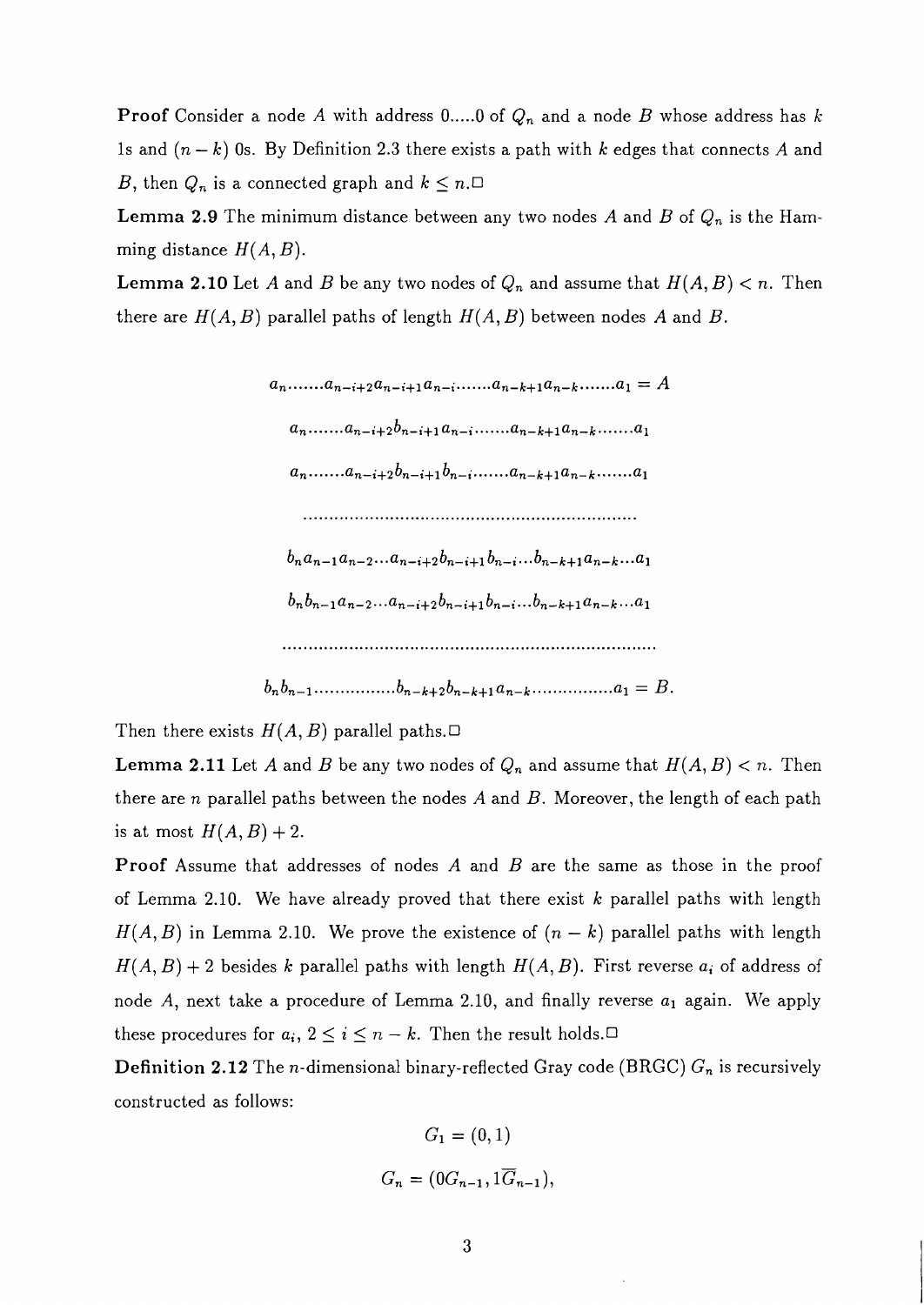where  $0G_{n-1}$  is a concatenation of 0 and  $G_{n-1}$ , and  $\overline{G}_{n-1}$  is a backward-sorted code of  $G_{n-1}$ .

# **3 Complex Object**

### **3.1 Class-attribute hierarchy [7]**

First, any entity of the real world is modeled as an object, and the object has a unique object identifier. Second, every object has a set of values for the attributes of the object and a set of methods. The methods are procedures that operate on the set of values for the attributes of the object. The value of an attribute of an object is also an object. Third, objects that have the same set of attributes and methods are grouped as a class. Any object belongs to one and only one class. Classes are divided into primitive classes and non-primitive classes. A primitive class has no attributes, that is, a primitive class is an integer, character, or Boolean. A non-primitive class has attributes. Since value of an attribute of an object is also an object, its value belongs to some class. This class is termed the domain of the attribute of the object.

Thus a new class is created as specialization of an existing class. The new class inherits all attributes and methods of the existing class. Additional attributes and methods can be specified in the new class. The new class and existing class correspond to the subclass of the existing class and the superclass of the new class, respectively. There are two kinds of inheritances, that is, single inheritance and multiple inheritance. The single inheritance means that subclass inherits attribute and methods from only one superclass. The multiple inheritance means that subclass inherits attribute and methods from multiple superclasses. The classes form a hierarchy in single inheritance. The classes form a root-directed graph in multiple inheritance. The hierarchy and root-directed graph are called class hierarchy.

The schema of the object-oriented database is represented by a class-attribute graph. The class-attribute graph consists of class/subclass links and attribute/domain links. In the case of the primitive class, the value of an attribute of an object is stored in the object. In the case of non-primitive class, the object identifier of the instance of the class is stored. The object identifier is uniquely generated when one object is created. In the object-oriented database an object refers to another object via identifiers of the instances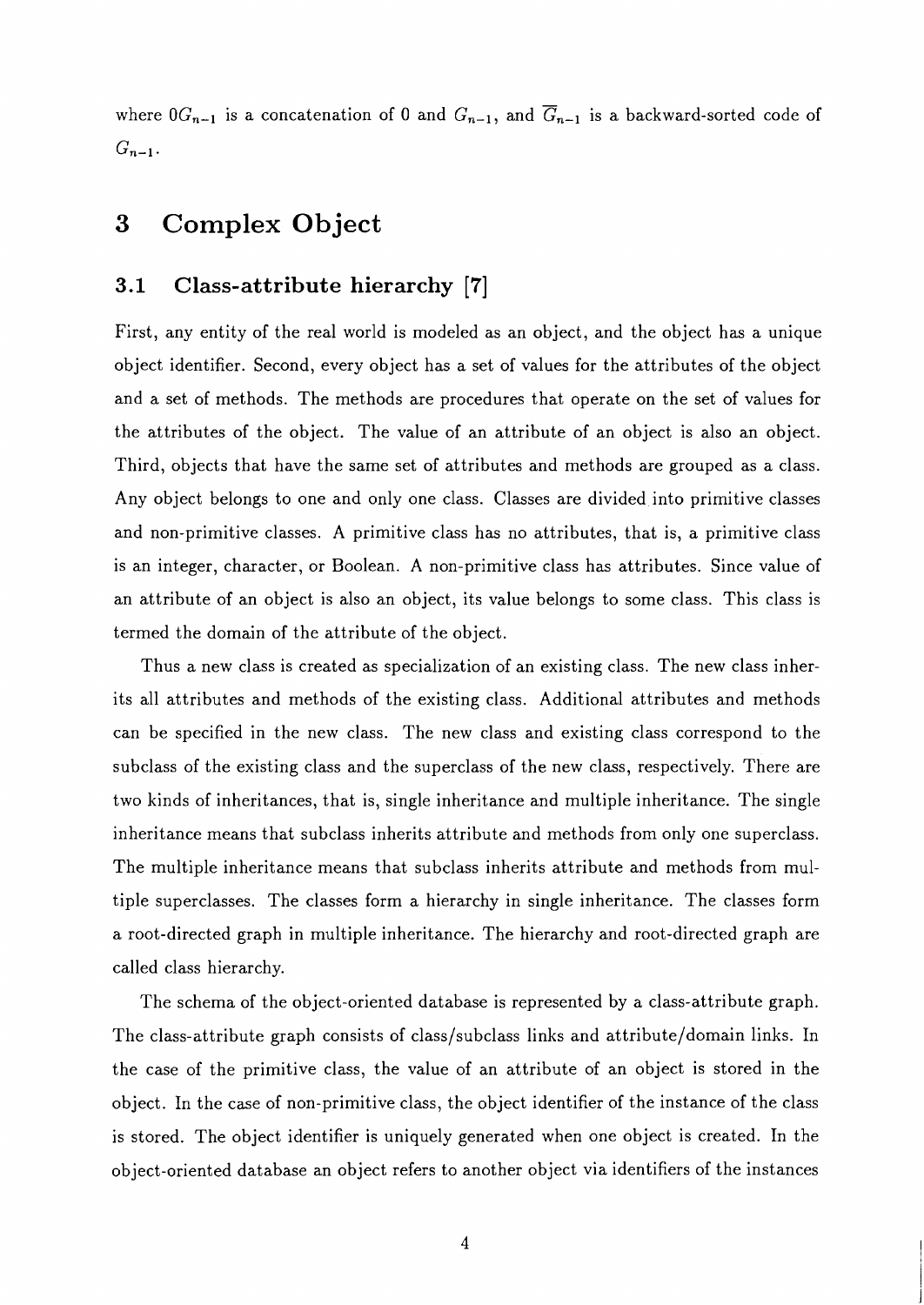of the domains of the attributes of the object. Finally, the cycle is described. If  $B$  is a domain of an attribute of an object of a class  $A, C$  is a domain of an attribute of an object of a class  $B$ , and  $A$  is also a domain of an attribute of an object of a class  $C$ , then this is called a cycle. In this paper we restrict the conditions: class hierarchy is hierarchy without cycle, that is, only single inheritance without cycle exists.

# **3.2 Indexing [7]**

An index is a data structure of the object-oriented database. An index is maintained on an attribute of a class. An index is a list of pairs (key value, list of object identifiers). The key value is a value of the indexed attribute of the object. The object identifier helps to refer an instance of the domain of the attribute of the object. The object identifier is the identifier of an object in which the indexed attribute holds the key value. There are two kinds of indexing, that is, class-hierarchy indexing and nested-attribute indexing. The class-hierarchy indexing maintains one index on the attribute for all the classes on the class-hierarchy rooted at the target class.

We consider k-ary tree, which can be regarded as class-hierarchy indexing without cycle. The k-ary tree consists of non-leaf nodes and leaf nodes. The non-leaf node contains a set of pairs (key value, list of object identifiers) of a superclass; the object identifier assigns the object of a subclass. The leaf node also contains a set of pairs (key value, list of object identifiers) of a class where the object identifier assigns the object belonging to its own class. Both the non-leaf node and leaf node have information about page addresses of objects.

#### 4 **Transformation of Indexing into Binary Tree**

We obtain two propositions about transformation of the  $k$ -ary tree of the class-hierarchy indexing of the complex object into a complete binary tree. These procedures are preprocessings for the embedding of the k-ary tree into the hypercube. With no loss of generality, it is assumed that every subclass has  $k$  subclasses.

# **Algorithm** 4.1 **Transformation of class-hierarchy indexing into binary tree**  The k-ary tree of the class-hierarchy indexing of the complex object is transformed into

a binary tree by the following procedure:

**Step** 1 Assume that the k-ary tree indexing consists of one superclass node and k subclass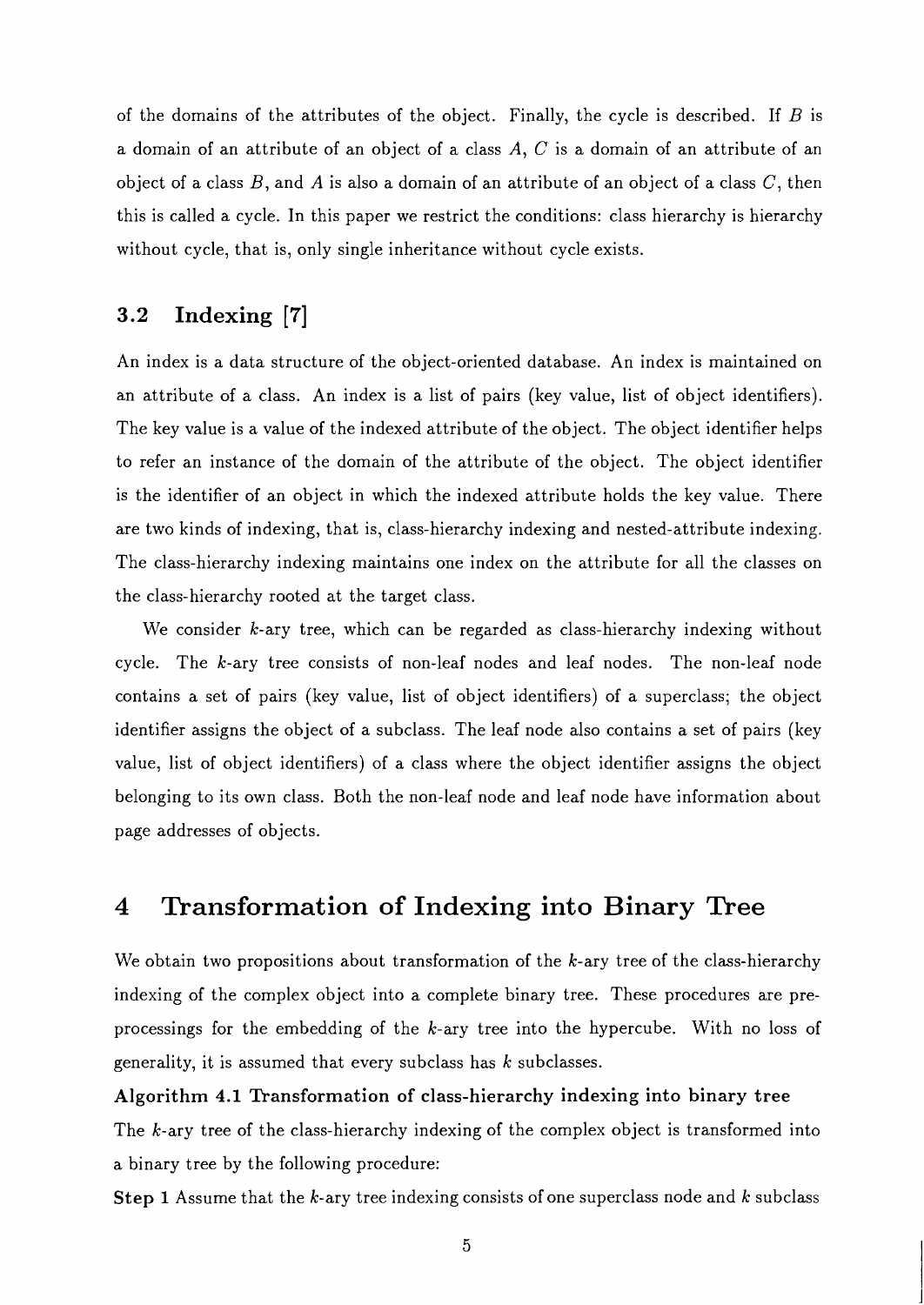nodes where  $2^{m-1} < k \le 2^m$ . Then add  $(2^{m+1}-1)-(k+1) = 2^{m+1}-k-2$  dummy nodes to the k-ary tree.

Step 2 Construct a complete binary tree downward from a root node corresponding to the superclass by binary splitting of  $m$  times. Allocate  $k$  nodes corresponding to the subclasses into  $2<sup>m</sup>$  leaf nodes of the transformed complete binary tree.

In general case, the transformation is obtained by the following algorithm.

## Algorithm **4.2** Transformation of class-hierarchy indexing into binary tree

Assume that k-ary tree of the complex object is of n height and every superclass has  $k$ subclasses where  $2^{m-1} < k \leq 2^m$ . Then the k-ary tree is transformed into a binary tree by the following procedure:

Step **1** Construct a complete binary tree downward from a root node corresponding to a superclass by binary splitting of  $m$  times. Allocate  $k$  nodes corresponding to subclasses into  $2^m$  leaf nodes of the binary tree with  $2^{m+1} - 1$  nodes.

Step 2 Construct a binary tree downward from  $2<sup>m</sup>$  leaf nodes by binary splitting of  $m$ times. Allocate  $k^2$  subclass nodes, whose superclasses are subclasses in the previous step, into  $2^{2m}$  leaf nodes of the binary tree with  $2^{2m+1} - 1$  nodes. These  $k^2$  nodes belong to k subtrees that are rooted at  $k$  subclass nodes in the previous step. Recursive iteration by  $n-1$  times generates a complete binary tree with  $2m(n-1) + 1 - 1$  nodes. Number of the added nodes is  $2^{m(n-1)+1} - 1 - (k^n - 1)/(k - 1)$ .

Corollary **4.3** Distance between the superclass node and its subclass node in the transformed complete binary tree is m. The distance between the rooted superclass node and leafed subclass node in the transformed complete binary tree is  $m(n - 1)$ .

#### **Allocation of Complex Object into Hypercube**   $\overline{5}$

Three methods of embedding of the class-hierarchy indexing of the complex object into hypercube are presented. These are applications of previous results  $[4]$ ,  $[10]$  to k-ary tree as the data structure of the complex object. Some results are presented on the distance between embedded superclass and its subclass of the class-hierarchy indexing.

**Definition 5.1** Consider an embedding f of a graph  $G = (V, E)$  into a graph  $G' =$  $(V', E')$ . Expansion is the ratio of the number of nodes in V' to the number of nodes in V. Dilation 1 is defined if max $f(v_1, v_2) = 1$  for arbitrary vertices  $v_i$   $(i = 1, 2)$ .

**Lemma 5.2** [4] An embedding of complete binary tree of  $2<sup>n</sup> - 1$  nodes in *n*-dimensional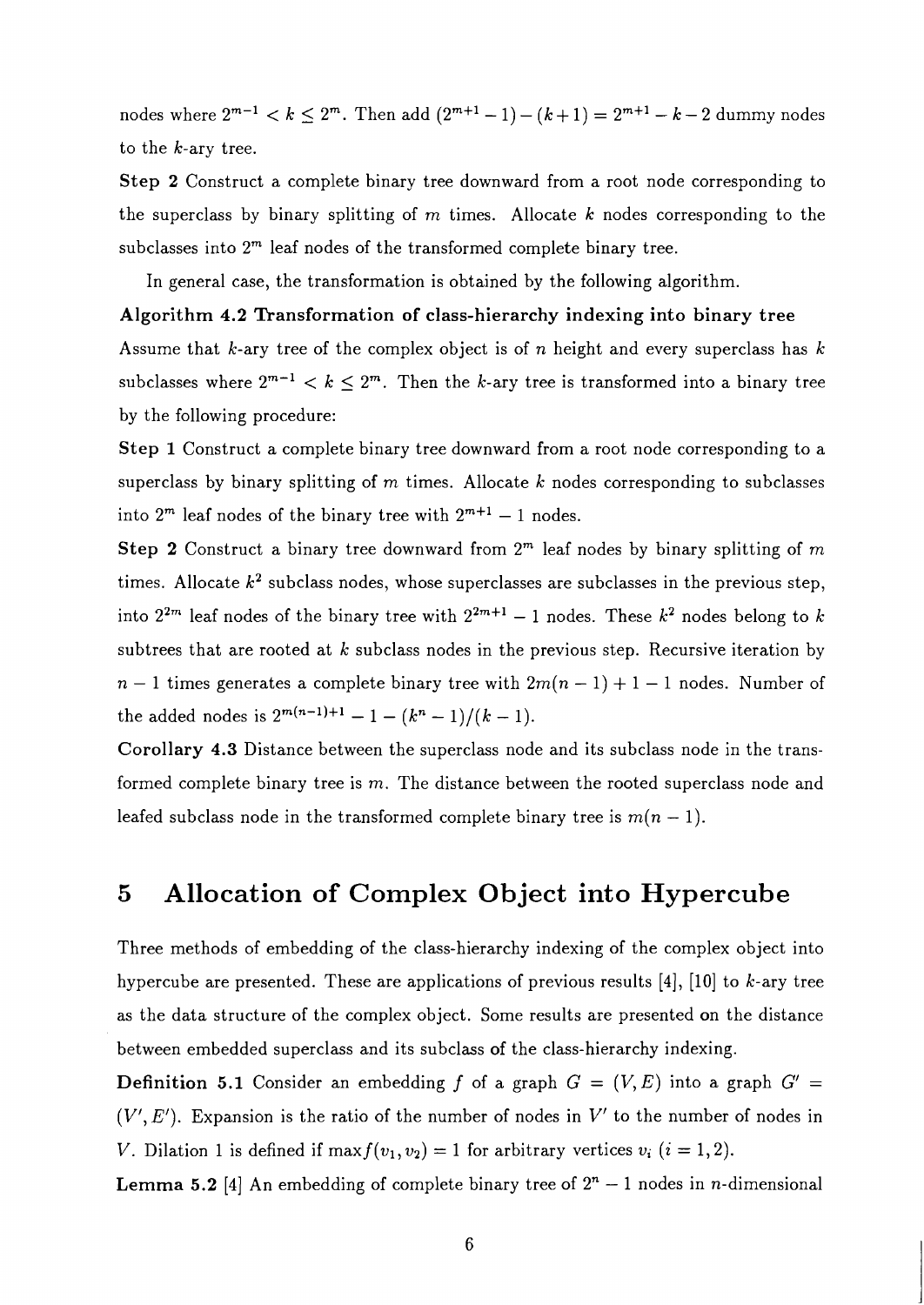hypercube  $Q_n$ , by labeling the tree nodes in inorder (according to Johnson's literature) and embedding the tree by a binary encoding of the node indices, yields an embedding in which a parent node and its left descendant are at distance 1; the parent and its right descendant are at distance 2; and the right and left descendants are at distance 1 from each other.

**Proof** By assumption of the induction, this proposition holds for k-height complete binary tree. The root of the k-height tree is addressed by  $2^{k-1} - 1$ . If  $(k + 1)$ -height tree is constructed based on the two k-height trees, the root of the  $(k + 1)$ -height tree is addressed as  $2^k - 1$ . The addresses of the left and right children of the root,  $2^k - 1$ , are  $2^{k-1} - 1$  and  $2^{k-1} - 1 + 2^k$ , respectively. Binary representations of these three addresses are as follows:

 $2^k-1=011 \cdots 1$  (kls)  $2^{k-1} - 1 = 001 \cdots 1$   $((k-1)1s)$  $2^{k-1} - 1 + 2^k = 101 \cdots 1$  (rightmost  $(k-1)1s$ ), then  $H(2^{k}-1, 2^{k-1}-1) = 1$ ,  $H(2^{k}-1, 2^{k-1}-1+2^{k}) = 2$ ,  $H(2^{k-1}-1, 2^{k-1}-1+2^{k}) = 1$ . This proof is completed. $\Box$ 

From Lemma 5.2, we obtain a lemma and its relevant algorithm about distance between embedded superclass and its subclass of the class-hierarchy indexing of the complex object.

**Lemma 5.3** Consider a complete binary tree of  $2^{m+1} - 1$  nodes in which the root node corresponds to a superclass and  $2^m$  leaf nodes contain k,  $(2^{m-1} < k \leq 2^m)$  subclasses. Then embedding of complete binary tree of  $2^{m+1} - 1$  nodes in  $Q_{m+1}$  with inordered labeling yields a distance between embedded root node and its leaf nodes by the following relation:

distance(root, leaf)=j with  $C_{j-1}^m$  paths,  $1 \le j \le m+1$ .

**Proof** The  $(k + 1)$ -height tree has a root node addressed by  $2<sup>k</sup> - 1$ , where addresses of leaf nodes are  $2^{k+1} - 2i$ ,  $1 \leq i \leq 2^k$ . We prove this lemma by induction. For 2-height tree, it is obvious that distance(root, leaf)= $H(01, 00) = 1$  with 1 path and distance(root,  $\text{leaf}(01, 10) = 2$  with 1 path. For 3-height tree, the root address 011 is a concatenation of bit 1 to the rightmost bit of the root address 01 of the 2-height tree. Then distance(root, leaf)= $H(011, 000) = 2$ ,

distance(root, leaf)= $H(011,010) = 1$ ,

distance(root, leaf)= $H(011, 100) = 3$ ,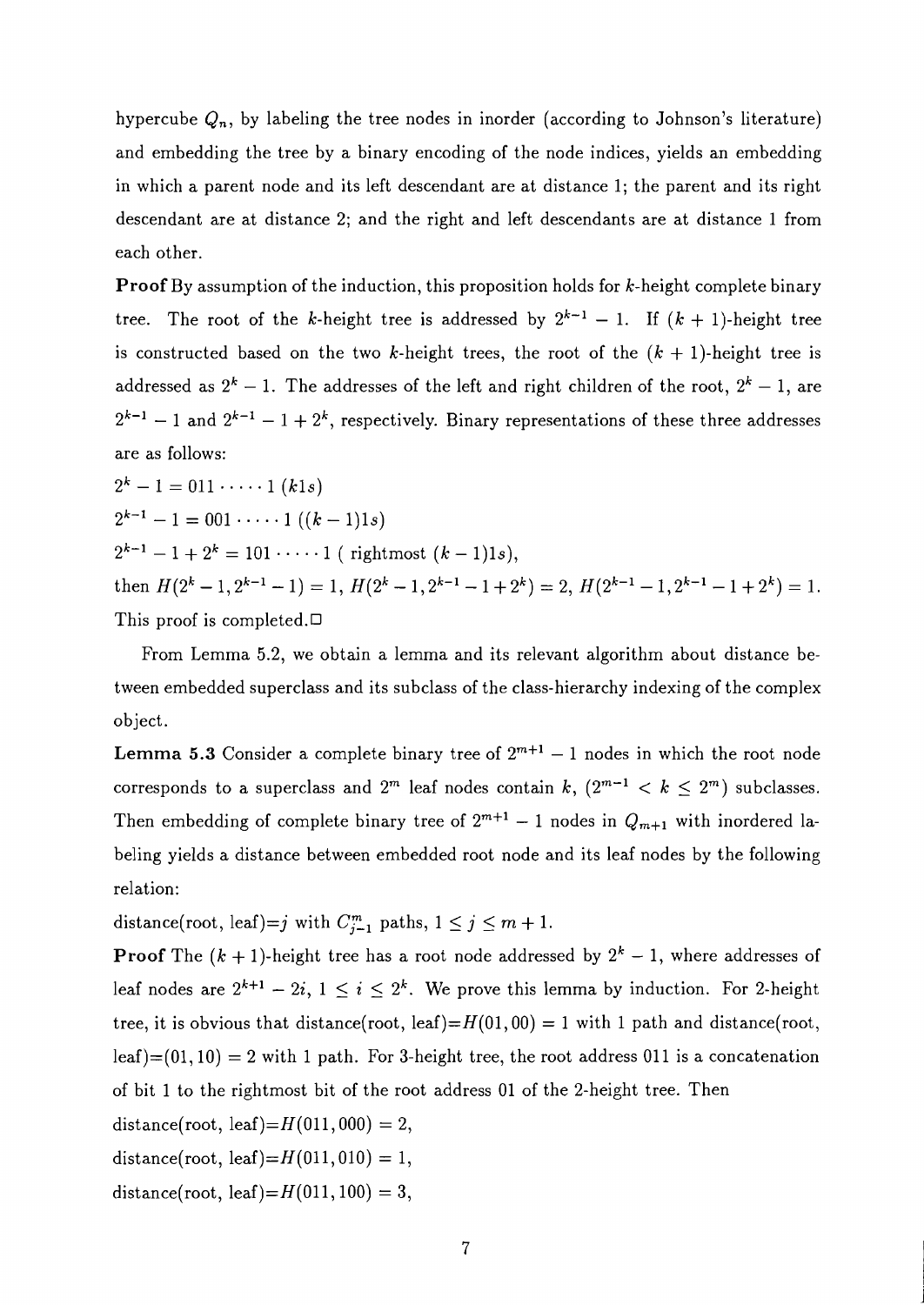distance(root, leaf)= $H(011,110) = 2$ .

This satisfies the result, that is, distance=1 with  $C_0^2$  path and distance=2 with  $C_2^2$  path. From the result of the distance between the root and leaves in the 2-height tree, (1,2), the result in the 3-height tree is obtained by the following rule:

 $(1+1,2-1,1+1+1,2-1+1) = (2,1,3,2).$ 

Assume the result holds for the  $(m + 1)$ -height tree, that is, distance(root, leaf)=j, with

 $C_{j-1}^m$  paths,  $1 \leq j \leq m+1$ . For construction of  $(m+2)$ -height tree,

distance\*(root, leaf)  $\leftarrow$  distance(root, leaf)+1

(for the *i*-th leaf node,  $0 \le i \le 2^m - 2$  in  $(m + 1)$ -height tree)

distance\*\*(root, leaf)  $\leftarrow$  distance(root, leaf)+1

(for the *i*-th leaf node,  $2^m \le i \le 2^{m+1} - 2$  in  $(m + 1)$ -height tree)

distance(root, leaf)  $\leftarrow$  distance\*(root, leaf)+1

distance(root, leaf)  $\leftarrow$  distance\*\*(root, leaf)+1.

Then, in the  $(m+1)$ -height tree, the number of paths satisfying distance(root, leaf)=j is  $C_{j-1}^m + C_{j-2}^m$ , that is,  $C_{j-1}^{m+1}$ .  $\Box$ 

### Algorithm 5.4 Selection of k-leaf nodes

Consider embedding of a complete binary tree of  $2^{m+1} - 1$  nodes into  $Q_{m+1}$  with ordered labeling. The allocation of k subclasses to  $2<sup>m</sup>$  leaf nodes is done by the following procedure:

**Step 1** Allocate the address  $2^m - 1$  to the superclass. Addresses of the leaf nodes are  $0, 2, 4, \ldots, 2^{m+1} - 2.$ 

Step 2 Select k,  $(2^{m-1} < k \leq 2^m)$ , leaf nodes corresponding to the first k ones in ascendant ordering of Hamming distances  $H(2^m - 1, 2^{m+1} - 2i)$  where  $1 \le i \le 2^m$ .

Johnsson's Lemma 5.2 clarifies tree embedding into hypercube with expansion 1. Johnsson also presents a similar result using BRGC. We give alternative proof of his result.

**Lemma 5.5**[4] An embedding of a complete binary tree of  $2<sup>n</sup> - 1$  nodes in  $Q_n$ , by labeling the tree nodes in inorder and embedding the tree by BRGC encoding of the nodes indices, yields an embedding in which a leaf node is at distance 1 from its parent node and all other nodes are at distance 2 from their respective parent node. Left and right descendants of a node are always at distance 2 from each other.

**Proof** The notation  $G_n(i)$  stands for the *i*-th code of the *n*-dimensional BRGC. In the proof of Lemma 5.2, it is shown that addresses of the root, its left child and right child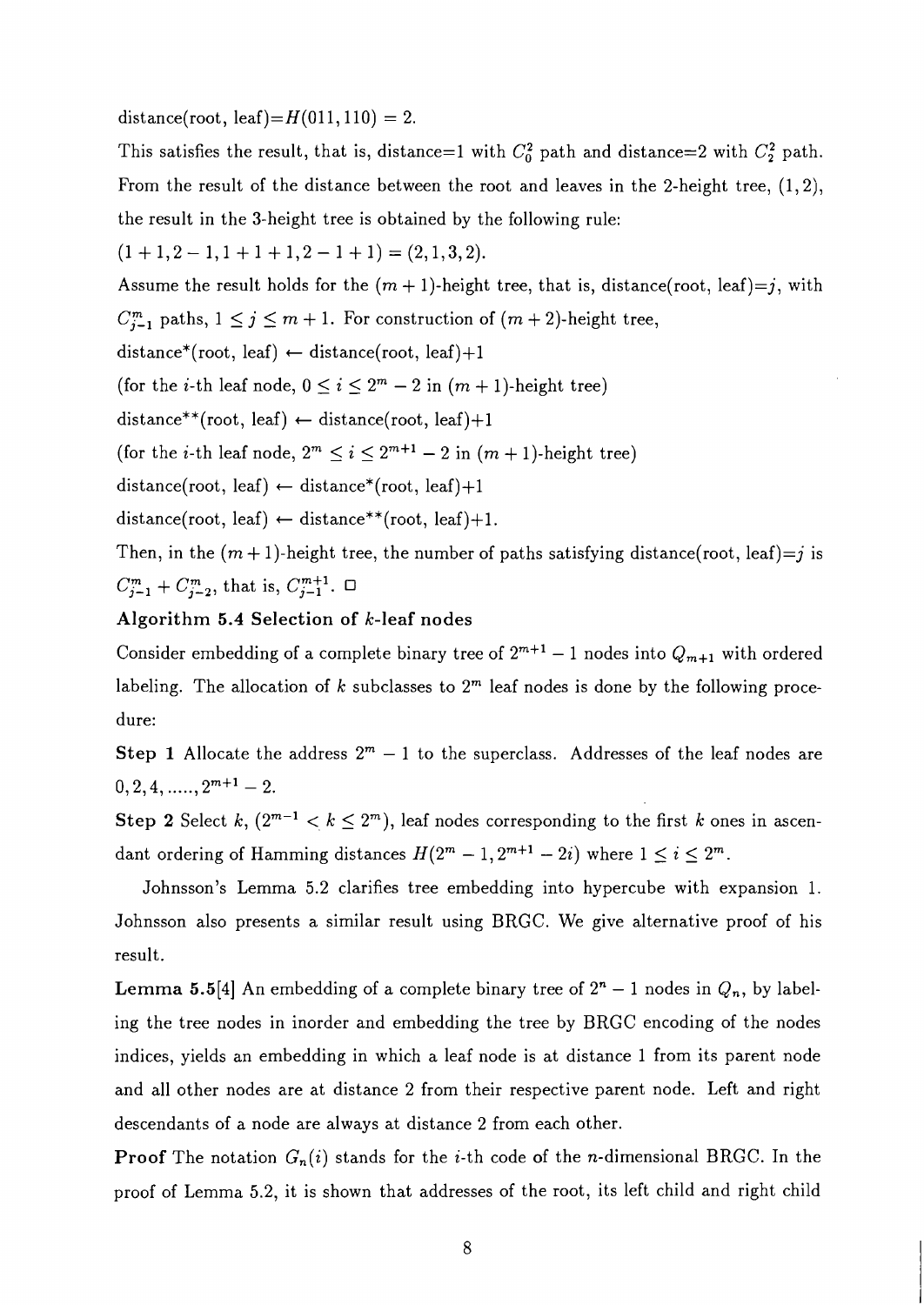are  $2^{k} - 1$ ,  $2^{k-1} - 1$  and  $2^{k-1} - 1 + 2^{k}$  in the  $(k + 1)$ -height tree. Since  $G_{k+1} (2^k - 1) = 01 G_{k-1} (0) = 010 G_{k-2} (0)$  $G_{k+1}(2^{k-1} - 1) = 00G_{k-1}(2^{k-1} - 1) = 001G_{k-2}(0)$  $G_{k+1}(2^{k-1} - 1 + 2^k) = 11G_{k-1}(2^{k-1} - 1) = 111G_{k-2}(0),$ then  $H(010G_{k-2}(0), 001G_{k-2}(0)) = 2$ ,  $H(010G_{k-2}(0), 111G_{k-2}(0)) = 2$ ,  $H(001G_{k-2}(0), 111G_{k-2}(0)) = 2.$ This proof is completed. $\Box$ 

From Lemma 5.5, we obtain a lemma about distance between root and leaf nodes, and

its relevant algorithm.

**Lemma 5.6** Embedding of complete binary tree of  $2^{m+1} - 1$  nodes in  $Q_{m+1}$  with BRGC labeling in inorder, yields odd distances between embedded root node and its leaf nodes by the following relation:

distance(root, leaf)=m for  $Q_{m+1}$  (m + 1: even)

distance(root, leaf)= $m + 1$  for  $Q_{m+1}$   $(m + 1:$  odd)

To prove Lemma 5.6, we use the following lemma.

**Lemma 5.7** [4] The BRGCs that encode i and  $i + 2^k$  mod  $2^n$  differ in 2 bits. **Proof** For two integers  $i$  and  $j$  whose binary representations are

two BRGCs that correspond to  $i$  and  $j$  are assumed as follows:

$$
g_ng_{n-1},\ldots\dots g_1
$$

Then

$$
i_m = j_m, m = \{1, 2, \dots, k\}
$$
  

$$
j_m = \bar{i}_m, m = \{k+1, \dots, s\},
$$

where carry stops propagation at bit position s. From Gray's theorem, the result is obtained

$$
h_m = g_m, m = \{1, 2, \dots, k - 1, k + 1, \dots, s\}
$$

$$
h_k = \overline{g}_k, h_s = \overline{g}_s,
$$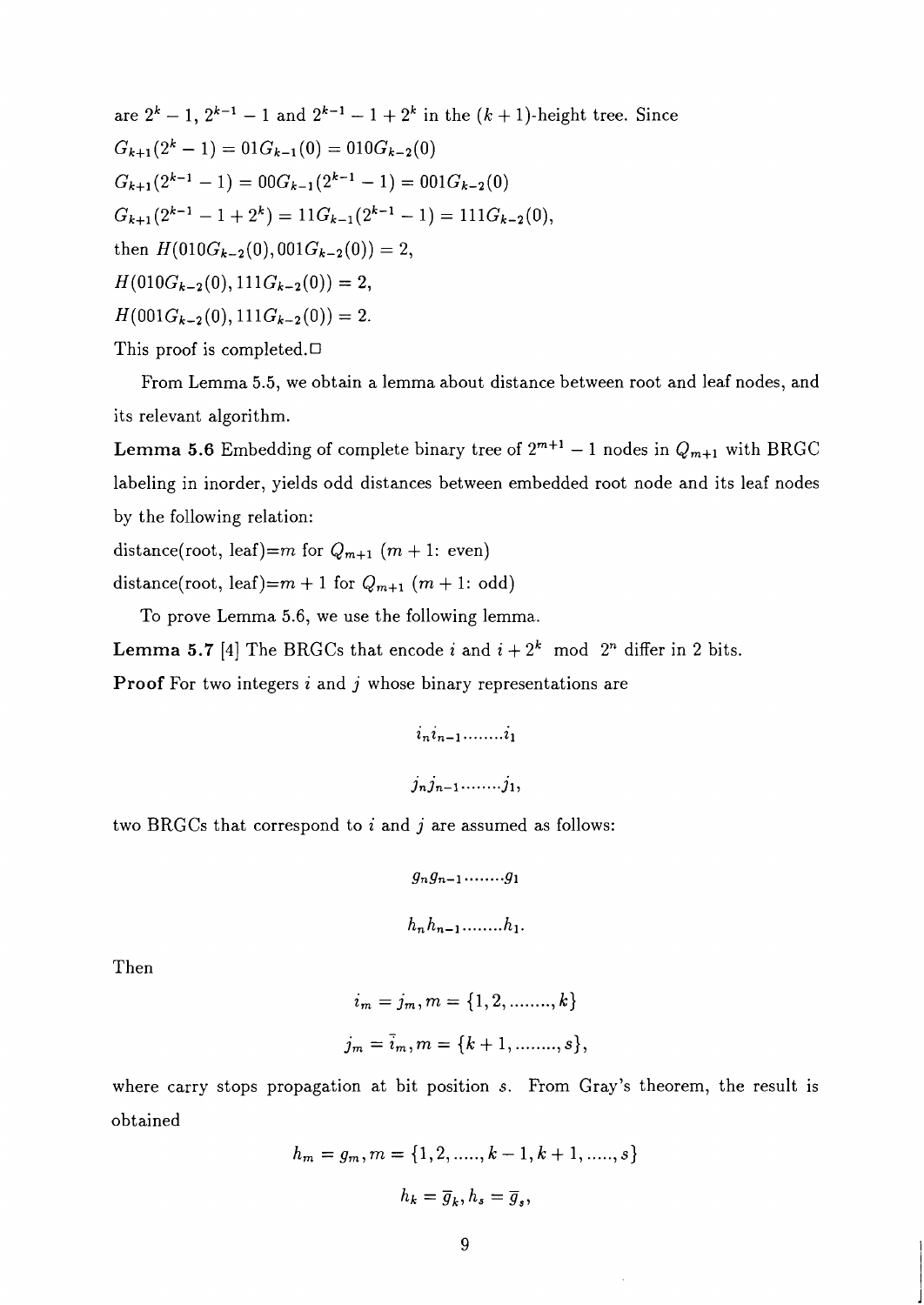where the overline stands for complement of the bit. $\Box$ 

**Proof of Lemma 5.6** BRGCs of the leaf nodes in the  $(m + 1)$ -height complete binary tree are  $G_{m+1}(2i)$ ,  $0 \le i \le 2^m - 1$ . Since  $G_{m+1}(2^m - 1) = 01G_{m-1}(0)$  and  $G_{m+1}(0) =$  $00G_{m-1}(0)$ , then  $H(G_{m+1}(2^m-1),G_{m+1}(0)) = 1$ . As the result of Lemma 5.7,  $G_{m+1}(2)$ and  $G_{m+1}(0) \mod 2^{m+1}$  differ in 2 bits. Then  $H(G_{m+1}(2^m-1), G_{m+1}(2)) = 1$  or 3, that is, odd. Similarly,  $H(G_{m+1}(2^m - 1), G_{m+1}(2i)) = \text{odd}, 2 \le i \le 2^m - 1. \square$ 

### **Algorithm 5.8 Selection of** k **leaf nodes**

Consider embedding of a complete binary tree of  $2^{m+1} - 1$  nodes into  $Q_{m+1}$  with BRGC labeling in inorder. Allocation of  $k$  subclasses to  $2<sup>m</sup>$  leaf nodes is done by the following procedure:

**Procedure** Select k  $(2^{m-1} < k \leq 2^m)$  leaf nodes which correspond to first k ones in ascendant ordering of Hamming distances

 $H(G_{m+1}(2^{m-1}), G_{m+1}(2^{m+1}-2i))$  (=odd) where  $1 \leq i \leq 2^m$ .

Next we consider the embedding with dilation 1.

**Definition 5.9** Assume that  $f_p$  is a map from binary tree of height p into hypercube  $Q_{p+1}$ . The free-free neighbor property is defined if  $R = f_p(\text{binary tree of height } p)$  has a free neighbor  $R_1$  and  $R_2$  has a free neighbor  $R_2$ , then  $\{R_1, R_2\}$  is not a subset of  $f_p(\text{nodes}$ of binary tree of height  $p$ ).

As the straightforward application of the tree embedding [10], we can obtain the following result.

**Lemma 5.10** The k-ary tree of the complex object such that every subclass has *<sup>E</sup>*  $(2^{m-1} < k \leq 2^m)$  subclasses, with height n, can be embedded into a hypercube  $Q_{m(n-1)+2}$ with dilation 1.

**Proof** The following inductive algorithm proves the result.

### **Algorithm 5.11 Embedding of k-ary tree of complex object into**  $Q_{m(n-1)+2}$

**Step 1** Left subtree of height  $m(n - 1)$  is embedded by  $f_{m(n-1)}$  into  $0Q_{m(n-1)+1}$  of  $Q_{m(n-1)+2}$ . A node  $0L = f_{m(n-1)}(\text{root of left subtree})$  has a free neighbor  $0L_1$  which has a free neighbor  $0L_2$ .

**Step 2** Right subtree of height  $m(n-1)$  is also embedded by  $g_{m(n-1)}$  into  $lQ_{m(n-1)+1}$  of  $Q_{m(n-1)+2}$ . A node  $1R = g_{m(n-1)}$ (root of right subtree) has a free neighbor  $1R_1$  that has a free neighbor  $1R_2$ .

**Step 3** A hypercube  $Q_{m(n-1)+2}$  is constructed by combination of  $0Q_{m(n-1)+1}$  and  $1Q_{m(n-1)+1}$ in such a way that  $0L_1$  is a neighbor of 1R and  $0L_2$  is a neighbor of  $1R_1$ .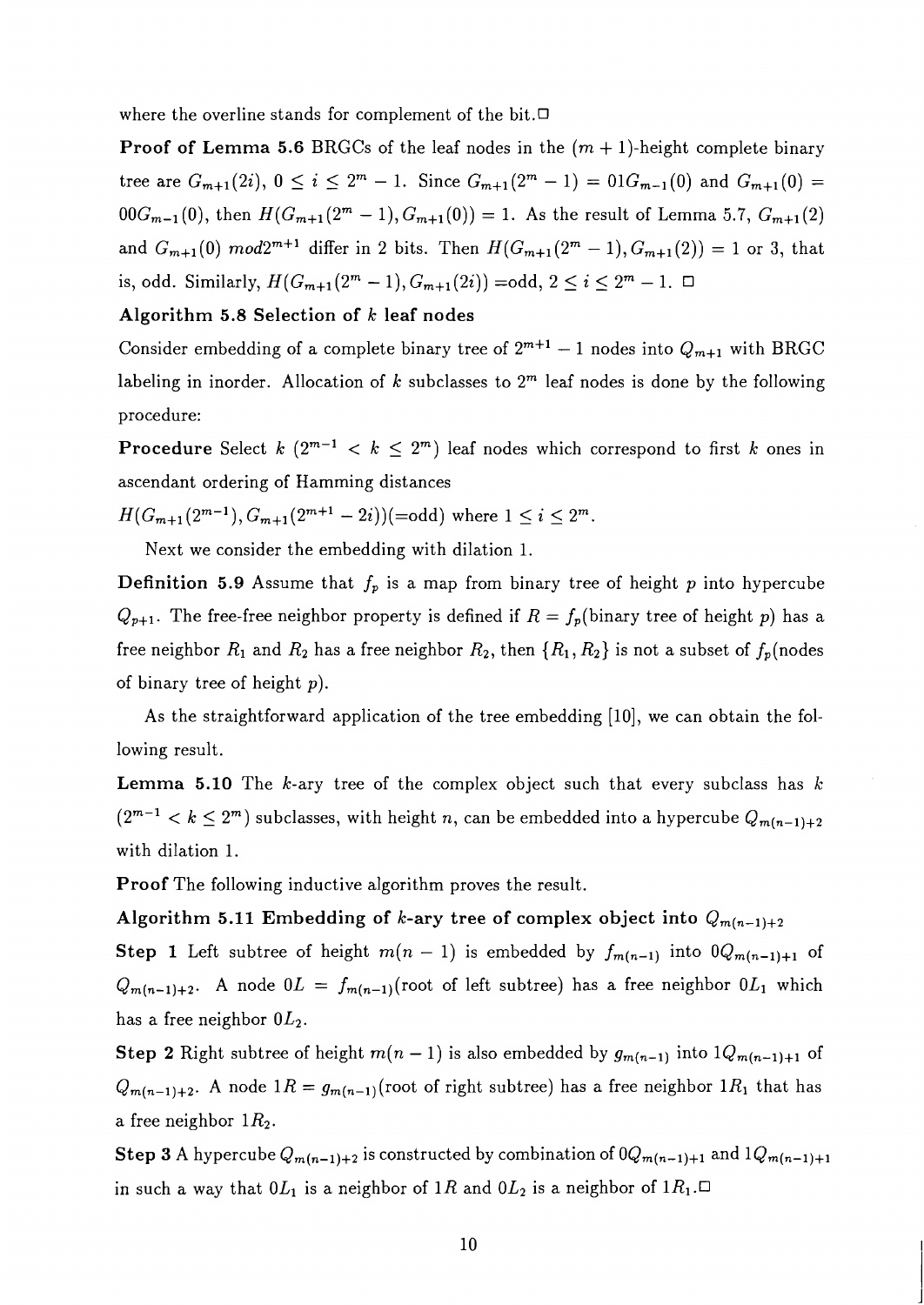**Lemma 5.12** Embedding of the k-ary tree in the above proposition into  $Q_{m(n-1)+2}$  with dilation 1 yields distance m between superclass and its subclass, and distance  $m(n - 1)$ between rooted superclass and leafed subclass.

# **6 Hypercube Operation of Complex Object**

We present some results about communication channels, i.e., parallel paths, in the hypercube for query operation of the complex object, when the k-ary tree is embedded with expansion 1. Consider the following query problem [3] [5]:

Query complex object that satisfies a query condition such that

$$
C(1)C(2)...........C(n) = A(1)A(2)...........A(n),
$$

where C(l)C(2) .......... C(n) is a sequence of classes of the complex object. C(i) is a class of the *i*-th level and  $A(i)$  is an instance corresponding to a class  $C(i)$ .

**Lemma 6.1** Under the embedding of k-ary tree into  $Q_{m(n-1)+1}$  with inordered labeling, consider a query  $C(1)$ ........ $C(k + 1) = A(1)$ ........ $A(k + 1)$  from the accessed result  $C(1)$ ........ $C(k) = A(1)$ ........ $A(k)$ ,  $k + 1 \leq n$ . Then the number of parallel paths for this query is  $(m+2)2^{m-1}$  with distance(superclass, subclass)= m in transformed binary tree. **Proof** From Lemma 2.10 and Lemma 5.3, this query requires  $C_{i-1}^m j$  parallel paths with distance(root, leaf)= j, where the number of leaf nodes is the sum of  $C_{j-1}^m$ ,  $1 \le j \le m+1$ , that is,  $\sum_{j=1}^{m+1} C_{j-1}^m = 2^m$ . Then the sum of parallel paths is calculated as follows:  $\sum_{j=1}^{m+1} C_{j-1}^m j = (m+2)2^{m-1}$  .  $\Box$ 

**Lemma 6.2** Under the embedding of the k-ary tree into  $Q_{m(n-1)+1}$  with inorder labeling, consider a query  $C(1)$ .......... $C(k+1) = A(1)$ .......... $A(k+1)$  from the accessed result  $C(1)$ .......... $C(k) = A(1)$ .......... $A(k)$ ,  $k + 1 \leq n$ . Then number of parallel paths for this query is  $m2^m$  where the length of each path is at most distance(root, leaf)+2.

**Proof** From Lemma 2.11 and Lemma 5.3, this query requires  $C_{j-1}^m m$  parallel paths with at most  $j + 2$  length, where distance(root, leaf)= j. Then the sum of parallel paths is calculated as follows:  $\sum_{j=1}^{m+1} C_{j-1}^m m = m2^m. \Box$ 

We also obtain a proposition about parallel paths of communication for the query of the complex object embedded with dilation 1.

**Lemma 6.3** Under the embedding of the k-ary tree into  $C_{m(n-1)+2}$  by Algorithm 5.11, consider the above-mentioned query of complex object. Then the number of parallel paths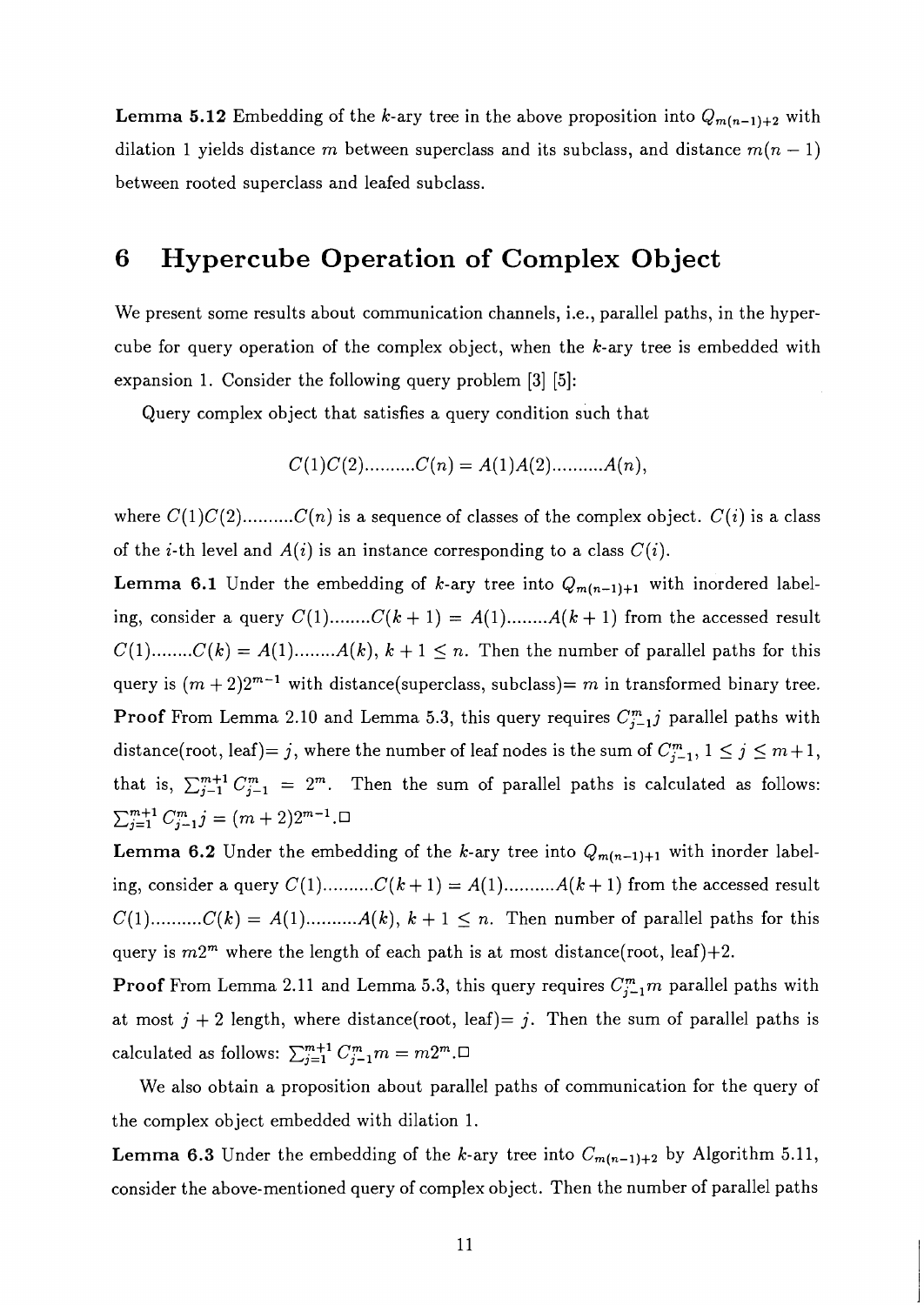for this query is *m2".* 

# **7 Concluding Remarks**

This paper investigates allocation of a data structure of the complex objects into the hypercube. Several theoretical properties were obtained concerning the distance between embedded superclass and its subclass of the class-hierarchy indexing of the complex object. The allocation of an arbitrary tree as a data structure of the complex object into the hypercube, the query processing, and concurrency control of the complex object in the hypercube are still open problems.